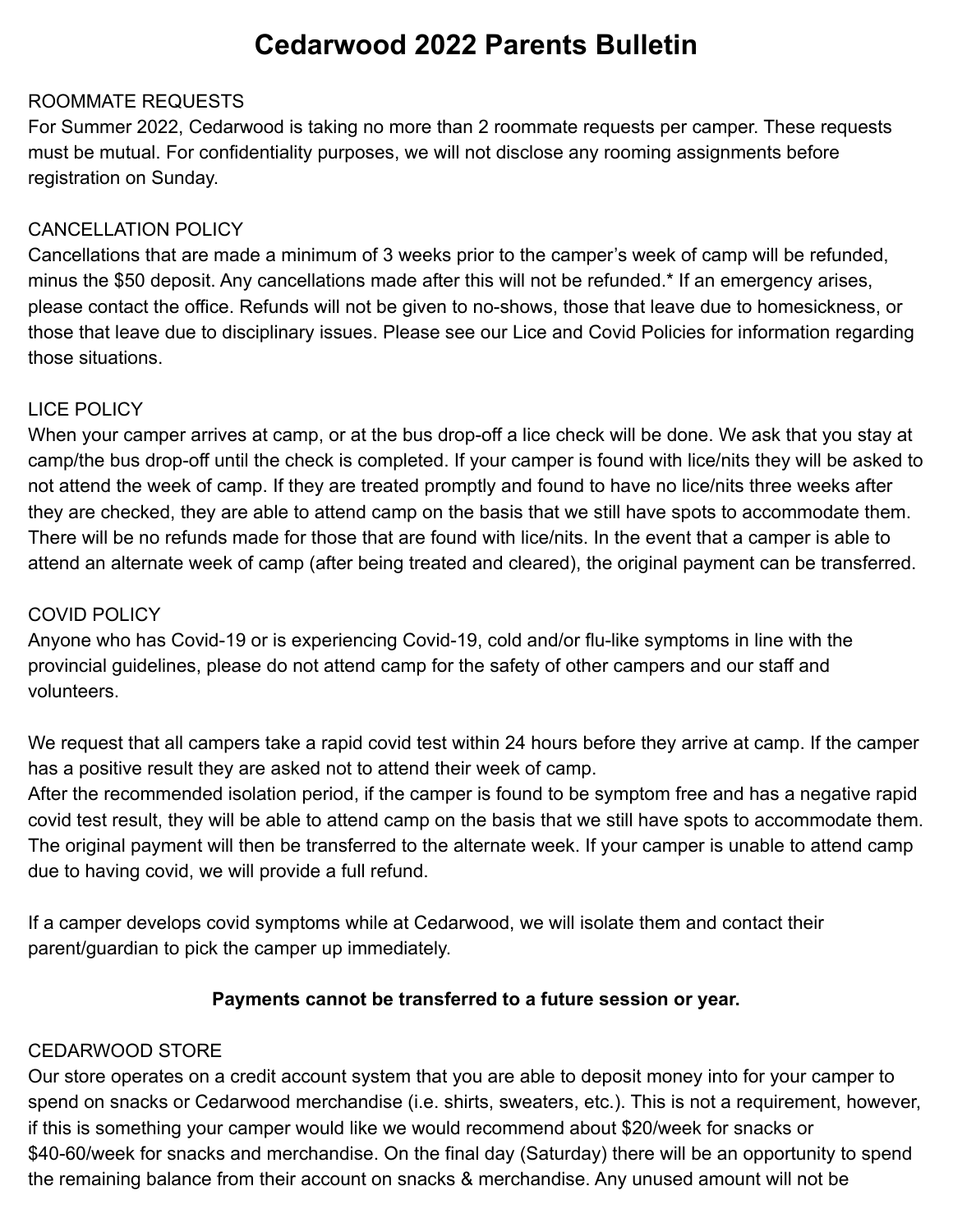refunded but will be set aside and used for future camper subsidies. If you did not deposit money into your campers account during the registration process, but would like them to have money in their account, please bring cash, a credit card or cheque with you when you drop them off at camp. Alternatively, you can contact our office at 204-345-8529 to process the deposit ahead of time. Please note: while we do not sell any items that contain nuts in our store, some of the items do have a 'may contain' warning on them. If your camper has a nut allergy we will not be selling these items to your camper. If you would like to grant permission for your camper who has a nut allergy to have these items please contact our office.

## THINGS TO BRING TO CAMP

- Clothes for the full length of the program: t-shirts, shorts, pants etc.
- Two towels (one for the beach and one for the shower)
- Modest bathing suit\*
- Rain jacket, warm clothes
- Extra pair of grubby shoes and clothes (for getting dirty during games)
- At least one pair of closed-toed shoes some activities will require these
- At least one pair of long baggy/loose pants these will be needed for some activities (ie. sweatpants)
- Toiletries (like toothbrush, toothpaste, soap, shampoo, deodorant etc.)
- Pillow and Sleeping bag/bedding for bunk beds & Pyjamas
- Sunscreen, bug spray, water bottle, a hat (It will be hot!)
- Bible (if you have one)
- Money for the Cedarwood store (If you did not deposit any prior to camp)

\* (swim shorts for boys, one-piece suits for girls).

## THINGS TO LEAVE AT HOME

These restrictions are in place to protect against theft and to ensure the safety of our campers and staff. If any of these items are brought to camp, they will be confiscated and held by the Camp Director until the end of the session.

- Cell phones, Laptops, iPads, etc.
- Cigarettes, Drugs, Alcohol, Marijuana or Vaping Devices.
- Expensive clothing/shoes (to avoid damage during outdoor activities)
- Food/Snacks (we provide plenty of food and we need to be sensitive to allergies)
- Any form of body spray or perfumes (due to our air distribution system and allergies)
- Weapons of any kind

## CLOTHING GUIDELINES

At Cedarwood we want to encourage and promote modesty and self-respect in order for all youth to feel secure and valued while enjoying our activities.

- Please avoid clothing with inappropriate sayings, pictures and profanities that may offend others.
- Due to the nature of the physical activities youth will be participating in, we ask youth to not wear shirts with thin or "spaghetti straps" or shirts that are "see-through".
- No short shorts please. Shorts need to cover their bum even when bending over.
- Leggings are acceptable as long as they have a shirt that covers their bum, and they are leggings, not tights/nylons.